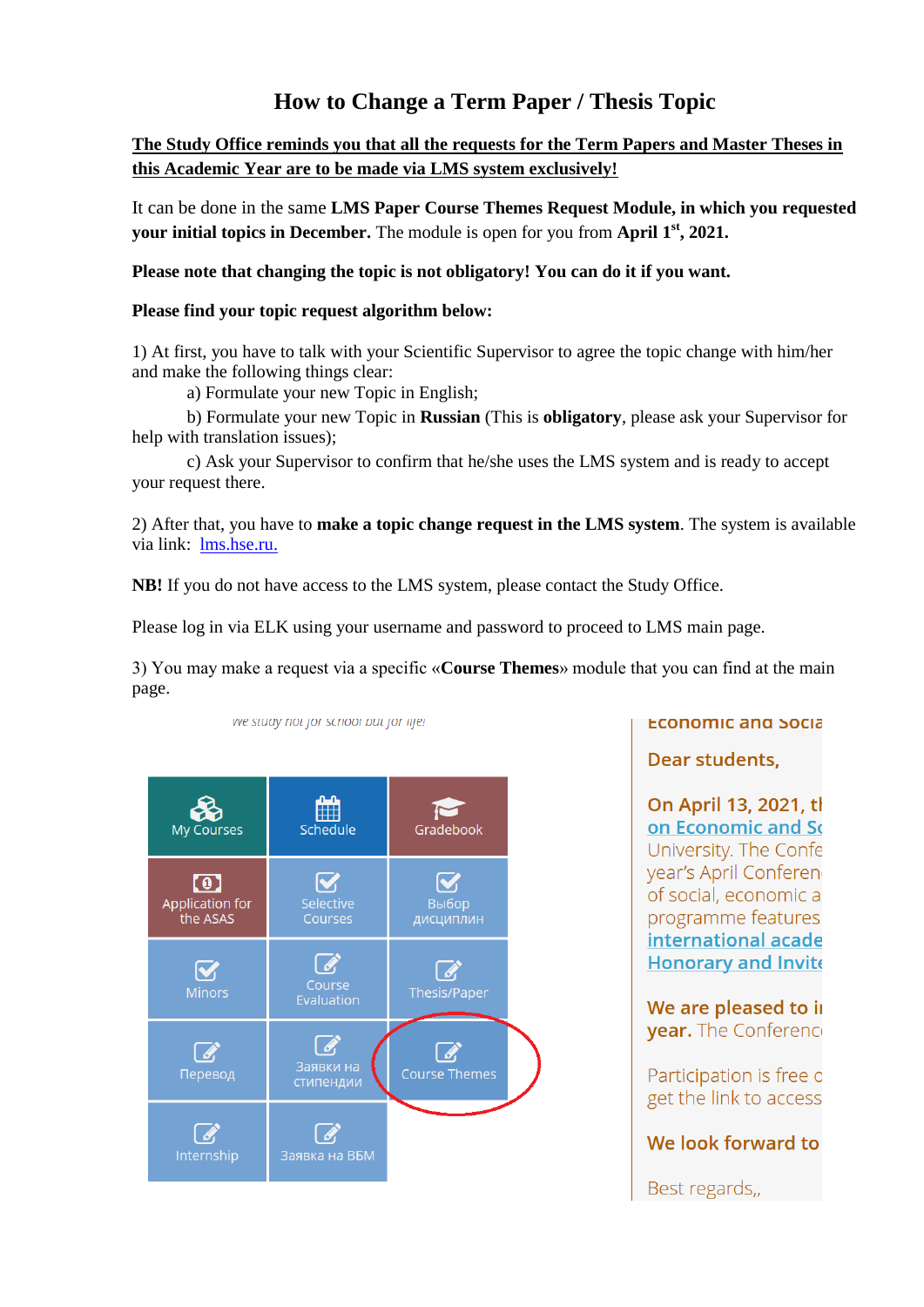This module contains information about your Term Paper or Thesis according to your Study Plan:

Please check that this information is correct and correlates to the current academic year.

In order to make a **topic change request**, please **click the green button «New Request»** right near to your term paper/thesis record…

| List of my themes                               |                                           |                    |
|-------------------------------------------------|-------------------------------------------|--------------------|
| Theme (russian):                                |                                           |                    |
| Theme (english):                                |                                           |                    |
| Professor:                                      | Профессор, СПБ департамент менеджмента    |                    |
| Calendar Period: 2020/2021 учебный год 4 модуль |                                           |                    |
| <b>Work Type: BKP</b>                           |                                           |                    |
| Theme (russian):                                |                                           | <b>New Request</b> |
| Theme (english).                                |                                           |                    |
| Work Language: English                          |                                           |                    |
| <b>Work Type Activity: Academic</b>             |                                           |                    |
| <b>Professor</b>                                | -, Профессор, СПБ департамент менеджмента |                    |
| <b>Status: Approved by office</b>               |                                           |                    |

to open the Topic Request Window:

| List of my themes         | Theme choice<br>Theme                  |                                                                                                                                          |                     |
|---------------------------|----------------------------------------|------------------------------------------------------------------------------------------------------------------------------------------|---------------------|
|                           |                                        | Attention: your application will be sent to the teacher for approval! To cancel the application you should apply to your Head of Office. |                     |
| Theme (russian)           |                                        |                                                                                                                                          |                     |
| <b>Topic in Russian</b>   |                                        |                                                                                                                                          |                     |
| Theme (english)           |                                        |                                                                                                                                          |                     |
| <b>Topic in English</b>   |                                        |                                                                                                                                          |                     |
| <b>Work Language</b>      |                                        |                                                                                                                                          |                     |
|                           |                                        |                                                                                                                                          | $\checkmark$        |
| <b>Work Type Activity</b> |                                        |                                                                                                                                          |                     |
|                           |                                        |                                                                                                                                          | $\checkmark$        |
| Professor                 |                                        |                                                                                                                                          |                     |
|                           | Профессор, СПБ департамент менеджмента |                                                                                                                                          | $\checkmark$        |
| Comment                   |                                        |                                                                                                                                          |                     |
|                           |                                        |                                                                                                                                          |                     |
|                           |                                        |                                                                                                                                          | ai.                 |
|                           |                                        |                                                                                                                                          | <b>Accept Theme</b> |

You will need to fill all the gaps to make a request! Please specify your new topics both in Russian and in English, which are agreed upon with your Supervisor. Please do not fprget to set «English» in the working language field.

**Please do not change the Supervisor field unless you want to change your Supervisor!** If so, you need to agree this action with both Supervisor – the former and the new one and only then make a request, selecting the new Supervisor in this field.